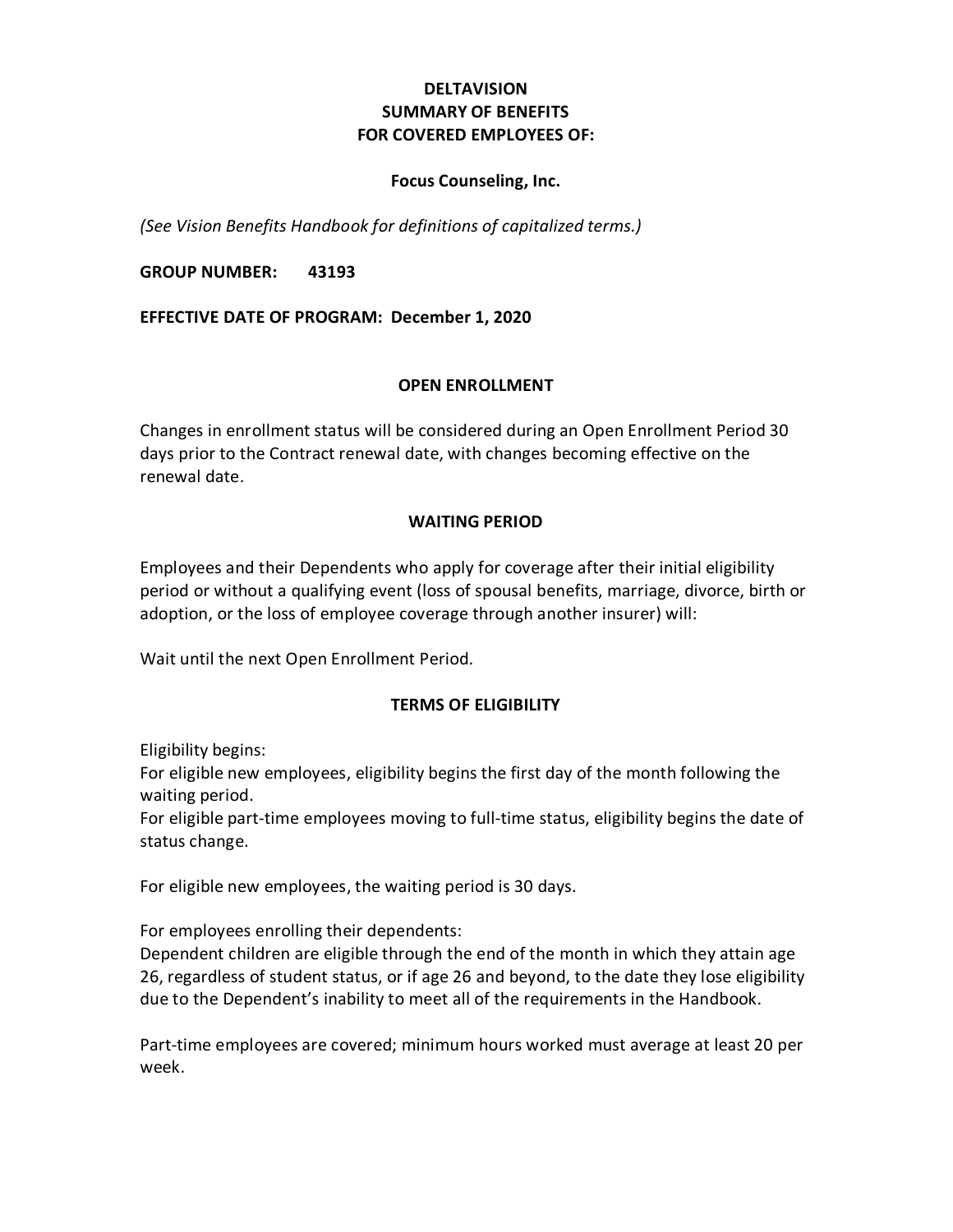### **SCHEDULE OF BENEFITS, LIMITATIONS AND COVERAGE PERCENTAGE**

This Plan provides the following Benefits subject to the Allowance or Copayment amount listed for each Benefit. The Allowances and Copayments may vary based upon the network membership of the vision provider at the time the services were rendered.

Contracted Provider Network: Access

To be entitled to benefits, a network provider must be utilized. Please see the vision provider search on either the Delta Dental of Wisconsin or Vision Provider's website.

### **SPECIAL CONDITIONS**

Changes in coverage due to a qualifying event will be effective the date of the event.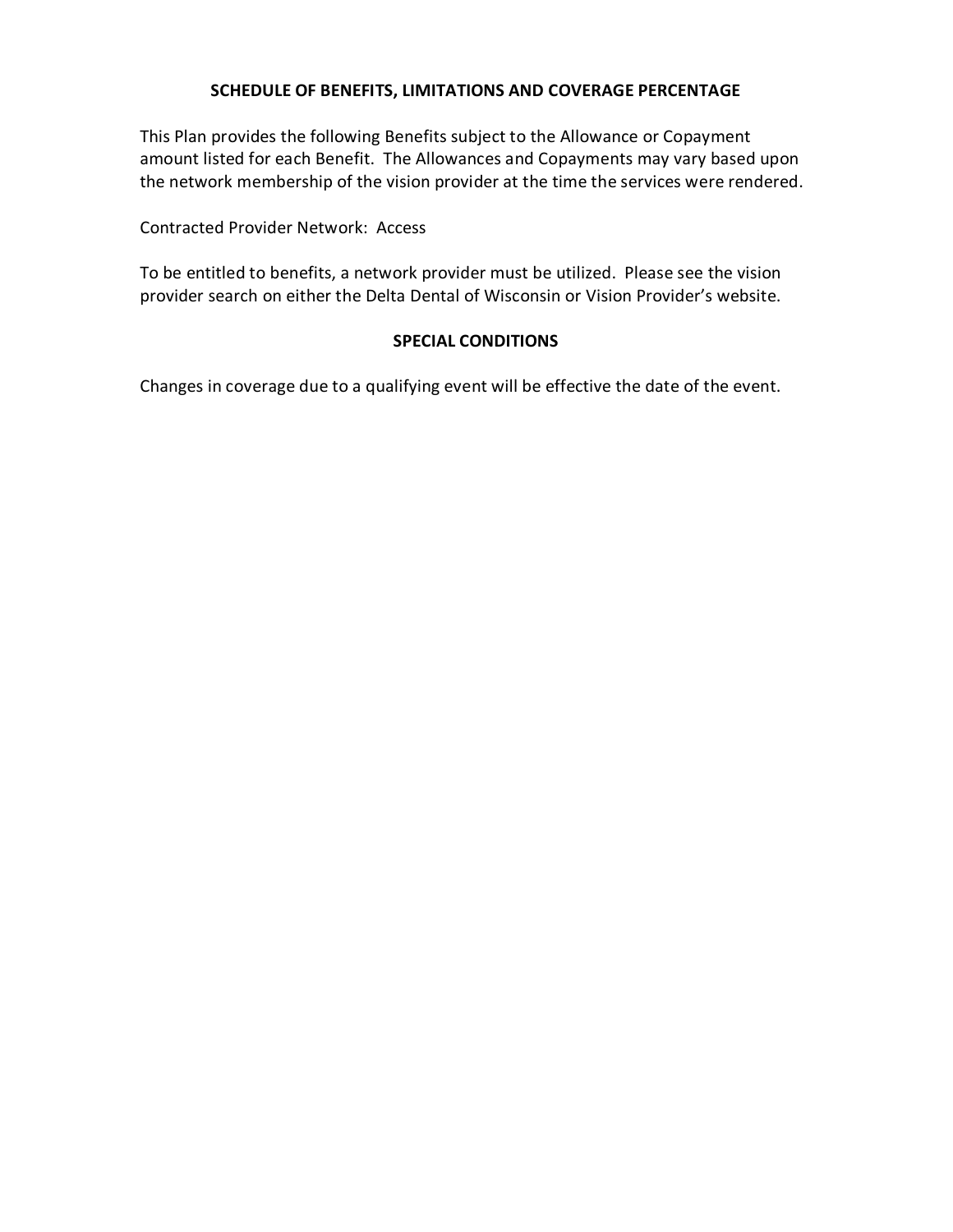## **Network = Contracted Vision Provider**

# **Non-Network = Noncontracted Vision Provider**

| <b>DeltaVision</b>                                  |                                                                     |                                     |
|-----------------------------------------------------|---------------------------------------------------------------------|-------------------------------------|
|                                                     | <b>Network Benefit</b>                                              | <b>Non-Network</b><br>Reimbursement |
| <b>Comprehensive Spectacle Exam</b>                 | N/A                                                                 | N/A                                 |
| Frames -- Any available frame at provider location. | Allowance of \$250, then 20% discount off<br>balance over allowance | \$125                               |
| <b>Standard plastic lenses</b>                      |                                                                     |                                     |
| Single vision                                       |                                                                     |                                     |
| <b>Bifocal</b>                                      |                                                                     |                                     |
| <b>Trifocal</b>                                     |                                                                     |                                     |
| Lens options                                        |                                                                     |                                     |
| UV coating                                          |                                                                     |                                     |
| Tint (solid & gradient)                             |                                                                     |                                     |
| <b>Standard scratch resistance</b>                  |                                                                     |                                     |
| <b>Standard polycarbonate</b>                       |                                                                     |                                     |
| <b>Standard progressive</b>                         |                                                                     |                                     |
| Premium progressive                                 |                                                                     |                                     |
| <b>Standard anti-reflective coating</b>             |                                                                     |                                     |
| Other add-ons and services                          |                                                                     |                                     |
| Contact lenses - In lieu of Spectacles              |                                                                     |                                     |
| Includes Standard fit, follow-up and materials      |                                                                     |                                     |
| Conventional                                        | Allowance of \$250, then 15% discount<br>off balance over allowance | \$200                               |
| Disposable                                          | Allowance of \$250                                                  | \$200                               |
| <b>Medically necessary</b>                          | Paid in full                                                        | \$200                               |
| Laser vision correction $-$ Lasik or PRK            | 15% off retail price or 5% off<br>promotional price                 | None                                |
| Frequency - Lenses / Frames or contact lenses       | 1x every 12 months                                                  |                                     |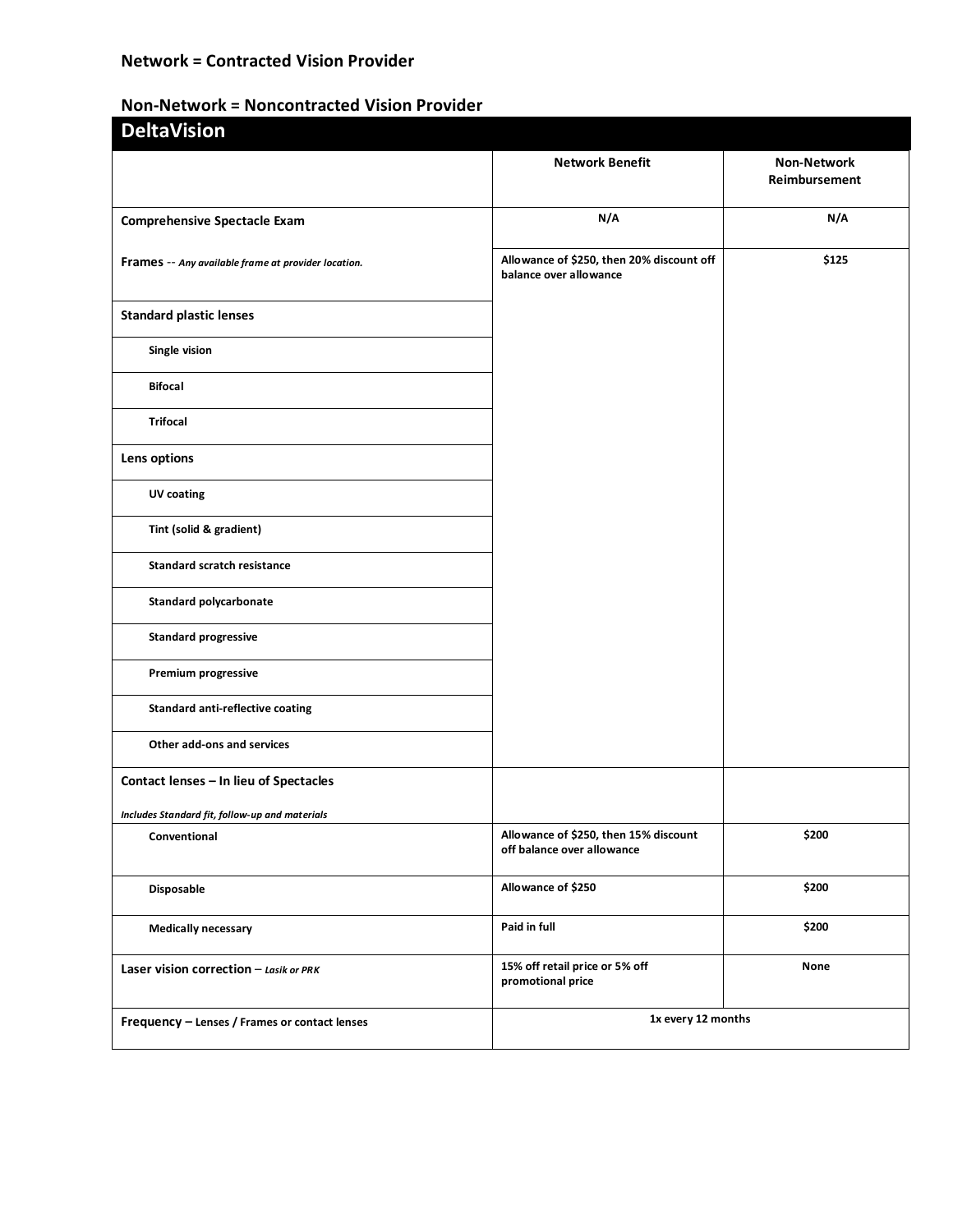#### **Additional network discounts**

- **20% discount on items not covered by the Plan at network providers, which may not be combined with any other discounts or promotional offers, and the discount does not apply to Contracted Provider's professional services, or contact lenses. Retail prices may vary by location.**
- **Members also receive a 40% discount on complete eyeglass purchases and a 15% discount on conventional contact lenses once the funded benefit has been used. Not all network providers offer Laser Vision correction services. Please contact your provider for availability of these services.**

V9PBNRQANA12.15.2020 DV SOB (V9) 09.2019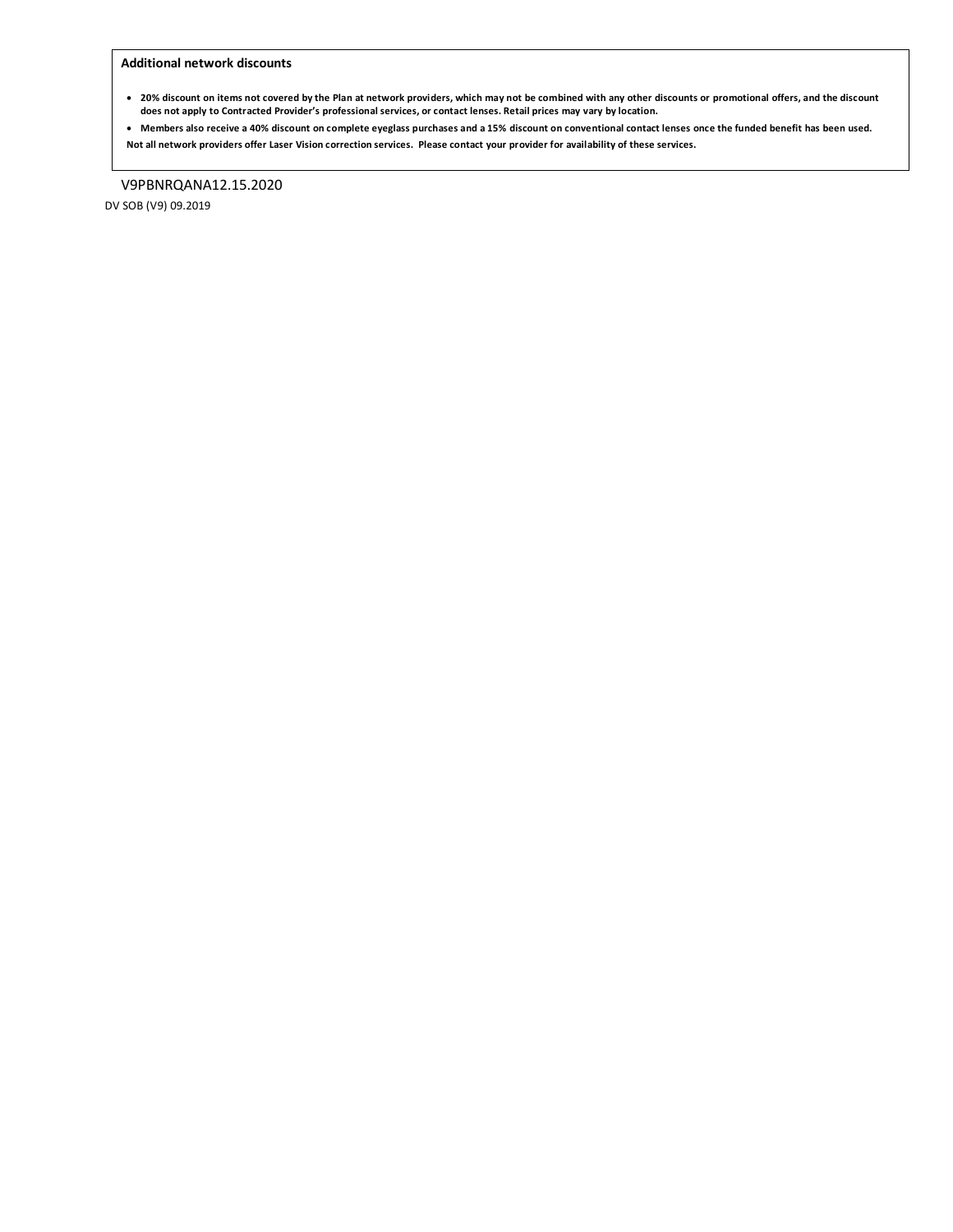#### **POLICY AMENDMENT - 43193 00000 - 12152020**

**This Policy Amendment**is attached to and forms a part of the Handbook and Summary of Benefits to provide vision care benefits between Focus Counseling, Inc. and Wyssta Insurance Company, Inc.

This amendment modifies the group vision benefits afforded by your Handbook and Summary of Benefits attached thereto, issued by Wyssta Insurance Company, Inc., and must be read in conjunction therewith. All terms and conditions of your Handbook and Summary of Benefits attached thereto remain in effect, except as modified by this amendment. Please read this amendment carefully.

This amendment does not apply to coverage under Continued Coverage (COBRA) of your Handbook.

It is understood and agreed that effective December 1, 2020, the Handbook and Summary of Benefits will be amended as set forth below:

- 1. Where the terms "Dependent" and "Covered Dependent" appear in the Handbook and Summary of Benefits those terms will also include a "Domestic Partner," as defined in this amendment, and a Domestic Partner's unmarried children if otherwise eligible under the Eligibility section of your Handbook and under the Terms of Eligibility in the Summary of Benefits.
- 2. Where the terms "spouse," "covered spouse," or "parent" appear in the Handbook and Summary of Benefits, the term "Domestic Partner," as defined herein, is also included.
- 3. Where the terms "divorce" or "legal separation" appear in the Handbook and Summary of Benefits, the words "failure to meet the requirements of a Domestic Partnership," as defined herein, are also included.

#### **Definitions**

The Definitions section of the Handbook is hereby amended to add the following definition:

"Domestic Partner" means two people who:

- a) are of the same or opposite gender;
- b) are at least 18 years of age and competent to enter into contracts;
- c) have a mutually exclusive relationship that is similar to marriage and intend to stay in that relationship permanently;
- d) have not entered into their relationship for the primary purpose of obtaining health insurance;
- e) have lived together at the same permanent residence for at least 90 consecutive days and intend to continue residing at the same principal residence.